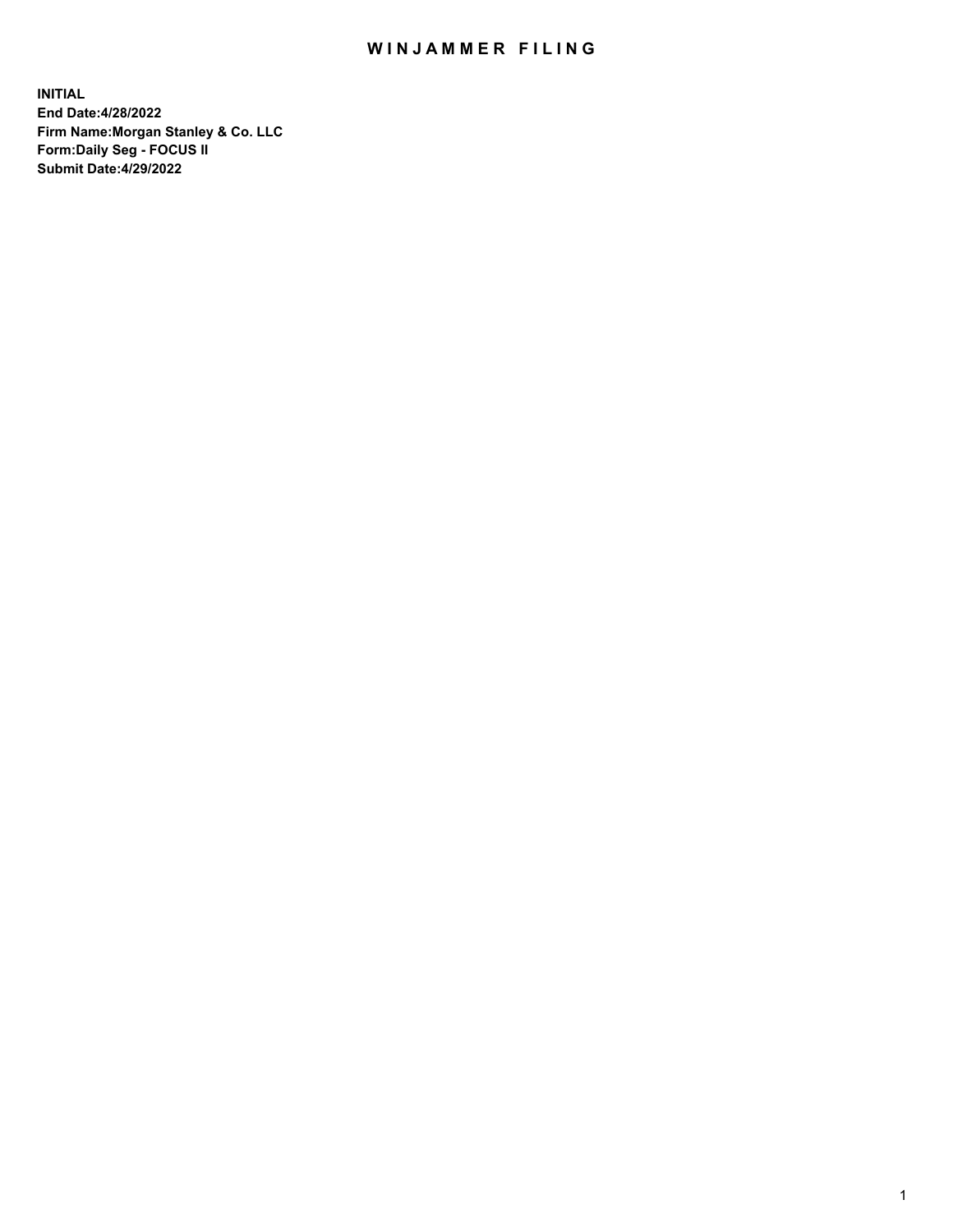**INITIAL End Date:4/28/2022 Firm Name:Morgan Stanley & Co. LLC Form:Daily Seg - FOCUS II Submit Date:4/29/2022 Daily Segregation - Cover Page**

| Name of Company                                                                                                                                                                                                                                                                                                                | Morgan Stanley & Co. LLC                                |
|--------------------------------------------------------------------------------------------------------------------------------------------------------------------------------------------------------------------------------------------------------------------------------------------------------------------------------|---------------------------------------------------------|
| <b>Contact Name</b>                                                                                                                                                                                                                                                                                                            | <b>Ikram Shah</b>                                       |
| <b>Contact Phone Number</b>                                                                                                                                                                                                                                                                                                    | 212-276-0963                                            |
| <b>Contact Email Address</b>                                                                                                                                                                                                                                                                                                   | Ikram.shah@morganstanley.com                            |
| FCM's Customer Segregated Funds Residual Interest Target (choose one):<br>a. Minimum dollar amount: ; or<br>b. Minimum percentage of customer segregated funds required:% ; or<br>c. Dollar amount range between: and; or<br>d. Percentage range of customer segregated funds required between:% and%.                         | 235,000,000<br><u>0</u><br><u>00</u><br><u>00</u>       |
| FCM's Customer Secured Amount Funds Residual Interest Target (choose one):<br>a. Minimum dollar amount: ; or<br>b. Minimum percentage of customer secured funds required:%; or<br>c. Dollar amount range between: and; or<br>d. Percentage range of customer secured funds required between:% and%.                            | 140,000,000<br><u>0</u><br><u>0 0</u><br>0 <sub>0</sub> |
| FCM's Cleared Swaps Customer Collateral Residual Interest Target (choose one):<br>a. Minimum dollar amount: ; or<br>b. Minimum percentage of cleared swaps customer collateral required:% ; or<br>c. Dollar amount range between: and; or<br>d. Percentage range of cleared swaps customer collateral required between:% and%. | 92,000,000<br><u>0</u><br><u>00</u><br>00               |

Attach supporting documents CH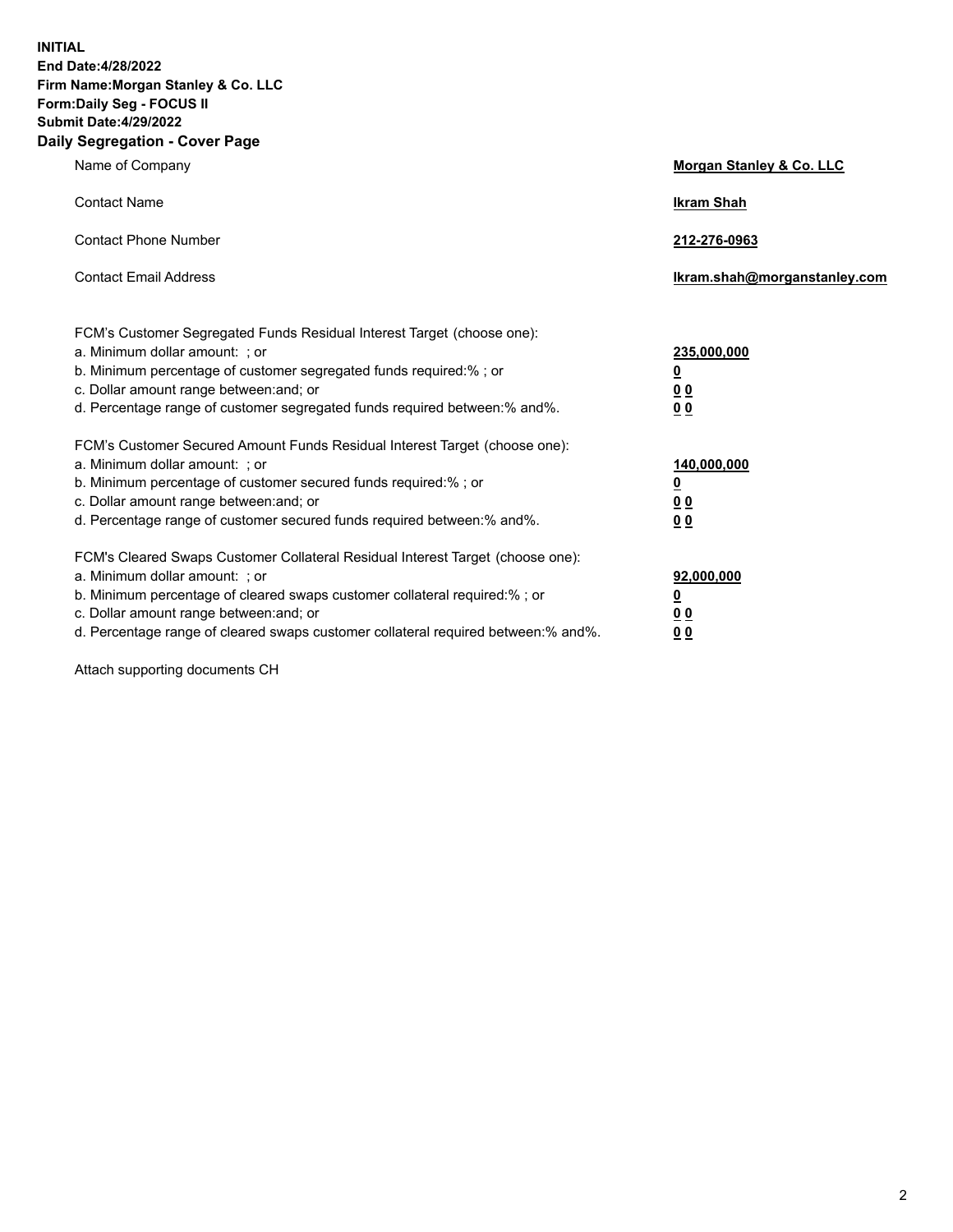## **INITIAL End Date:4/28/2022 Firm Name:Morgan Stanley & Co. LLC Form:Daily Seg - FOCUS II Submit Date:4/29/2022 Daily Segregation - Secured Amounts** Foreign Futures and Foreign Options Secured Amounts Amount required to be set aside pursuant to law, rule or regulation of a foreign government or a rule of a self-regulatory organization authorized thereunder 1. Net ledger balance - Foreign Futures and Foreign Option Trading - All Customers A. Cash **5,403,545,371** [7315] B. Securities (at market) **2,476,443,454** [7317] 2. Net unrealized profit (loss) in open futures contracts traded on a foreign board of trade **1,581,516,096** [7325] 3. Exchange traded options a. Market value of open option contracts purchased on a foreign board of trade **40,787,665** [7335] b. Market value of open contracts granted (sold) on a foreign board of trade **-26,459,243** [7337] 4. Net equity (deficit) (add lines 1. 2. and 3.) **9,475,833,343** [7345] 5. Account liquidating to a deficit and account with a debit balances - gross amount **63,444,097** [7351] Less: amount offset by customer owned securities **-53,600,680** [7352] **9,843,417** 6. Amount required to be set aside as the secured amount - Net Liquidating Equity Method (add lines 4 and 5) 7. Greater of amount required to be set aside pursuant to foreign jurisdiction (above) or line 6. FUNDS DEPOSITED IN SEPARATE REGULATION 30.7 ACCOUNTS 1. Cash in banks A. Banks located in the United States **480,454,351** [7500] B. Other banks qualified under Regulation 30.7 **167,949,173** [7520] **648,403,524** 2. Securities A. In safekeeping with banks located in the United States **1,323,414,617** [7540] B. In safekeeping with other banks qualified under Regulation 30.7 **93,058,623** [7560] **1,416,473,240** 3. Equities with registered futures commission merchants A. Cash **29,675,657** [7580] B. Securities **0** [7590] C. Unrealized gain (loss) on open futures contracts **4,751,059** [7600] D. Value of long option contracts **0** [7610] E. Value of short option contracts **0** [7615] **34,426,716** [7620] 4. Amounts held by clearing organizations of foreign boards of trade A. Cash **0** [7640] B. Securities **0** [7650] C. Amount due to (from) clearing organization - daily variation **0** [7660] D. Value of long option contracts **0** [7670] E. Value of short option contracts **0** [7675] **0** [7680] 5. Amounts held by members of foreign boards of trade A. Cash **4,978,906,609** [7700] B. Securities **1,059,970,213** [7710] C. Unrealized gain (loss) on open futures contracts **1,576,765,036** [7720] D. Value of long option contracts **40,787,665** [7730] E. Value of short option contracts **-26,459,243** [7735] **7,629,970,280**

- 6. Amounts with other depositories designated by a foreign board of trade **0** [7760]
- 7. Segregated funds on hand **0** [7765]
- 8. Total funds in separate section 30.7 accounts **9,729,273,760** [7770]
- 9. Excess (deficiency) Set Aside for Secured Amount (subtract line 7 Secured Statement Page 1 from Line 8)
- 10. Management Target Amount for Excess funds in separate section 30.7 accounts **140,000,000** [7780]
- 11. Excess (deficiency) funds in separate 30.7 accounts over (under) Management Target **103,597,000** [7785]

**0** [7305]

[7354]

[7530]

[7570]

**9,485,676,760** [7355]

**9,485,676,760** [7360]

[7740] **243,597,000** [7380]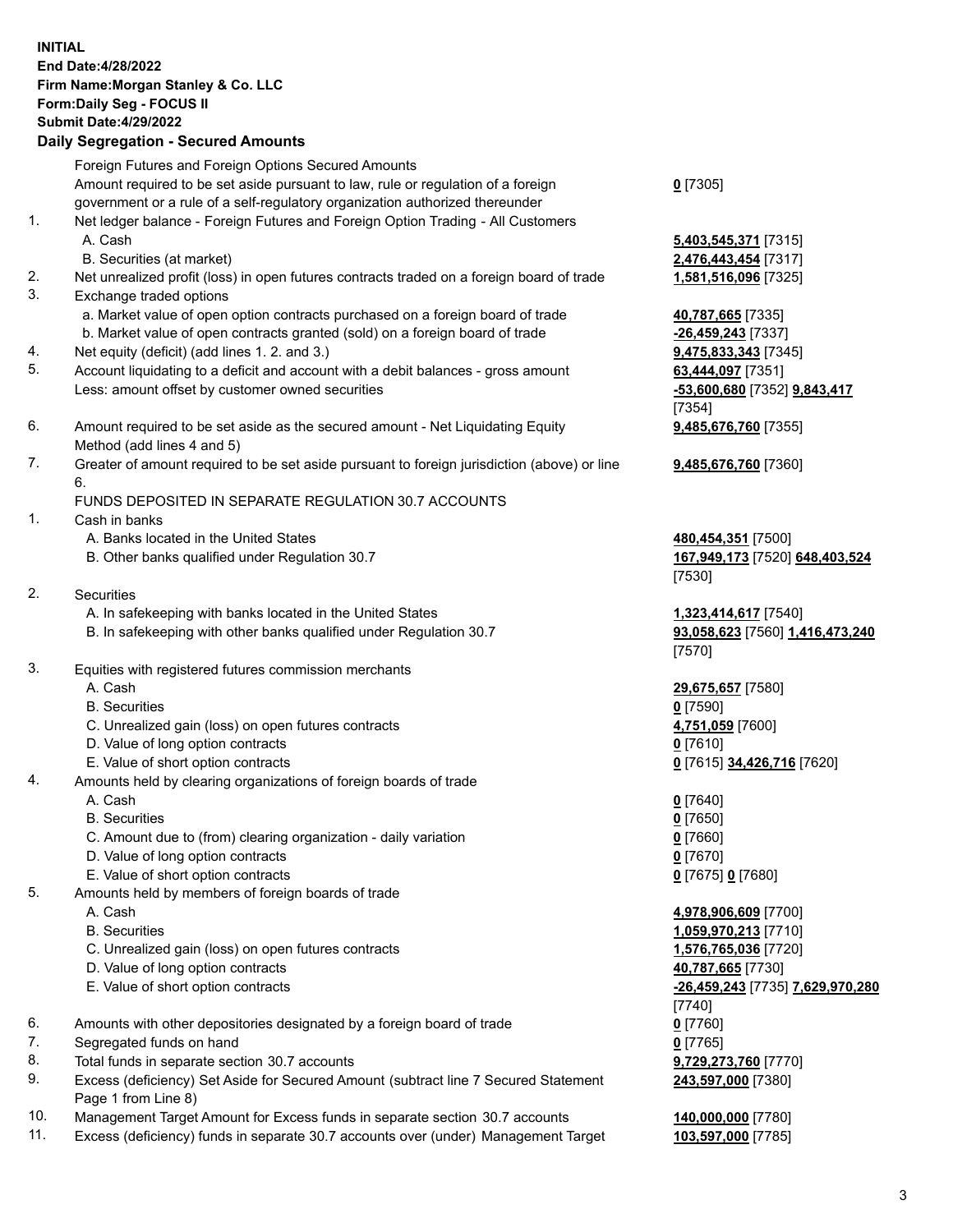**INITIAL End Date:4/28/2022 Firm Name:Morgan Stanley & Co. LLC Form:Daily Seg - FOCUS II Submit Date:4/29/2022 Daily Segregation - Segregation Statement** SEGREGATION REQUIREMENTS(Section 4d(2) of the CEAct) 1. Net ledger balance A. Cash **20,469,053,256** [7010] B. Securities (at market) **8,634,893,032** [7020] 2. Net unrealized profit (loss) in open futures contracts traded on a contract market **-1,775,640,278** [7030] 3. Exchange traded options A. Add market value of open option contracts purchased on a contract market **2,570,578,616** [7032] B. Deduct market value of open option contracts granted (sold) on a contract market **-1,936,980,759** [7033] 4. Net equity (deficit) (add lines 1, 2 and 3) **27,961,903,867** [7040] 5. Accounts liquidating to a deficit and accounts with debit balances - gross amount **975,603,824** [7045] Less: amount offset by customer securities **-964,016,699** [7047] **11,587,125** [7050] 6. Amount required to be segregated (add lines 4 and 5) **27,973,490,992** [7060] FUNDS IN SEGREGATED ACCOUNTS 7. Deposited in segregated funds bank accounts A. Cash **2,913,964,819** [7070] B. Securities representing investments of customers' funds (at market) **0** [7080] C. Securities held for particular customers or option customers in lieu of cash (at market) **3,535,507,004** [7090] 8. Margins on deposit with derivatives clearing organizations of contract markets A. Cash **15,620,198,780** [7100] B. Securities representing investments of customers' funds (at market) **0** [7110] C. Securities held for particular customers or option customers in lieu of cash (at market) **4,940,442,217** [7120] 9. Net settlement from (to) derivatives clearing organizations of contract markets **542,364,023** [7130] 10. Exchange traded options A. Value of open long option contracts **2,570,578,616** [7132] B. Value of open short option contracts **-1,936,980,759** [7133] 11. Net equities with other FCMs A. Net liquidating equity **15,517,798** [7140] B. Securities representing investments of customers' funds (at market) **0** [7160] C. Securities held for particular customers or option customers in lieu of cash (at market) **0** [7170] 12. Segregated funds on hand **158,943,811** [7150] 13. Total amount in segregation (add lines 7 through 12) **28,360,536,309** [7180] 14. Excess (deficiency) funds in segregation (subtract line 6 from line 13) **387,045,317** [7190]

- 15. Management Target Amount for Excess funds in segregation **235,000,000** [7194]
- 16. Excess (deficiency) funds in segregation over (under) Management Target Amount Excess

**152,045,317** [7198]